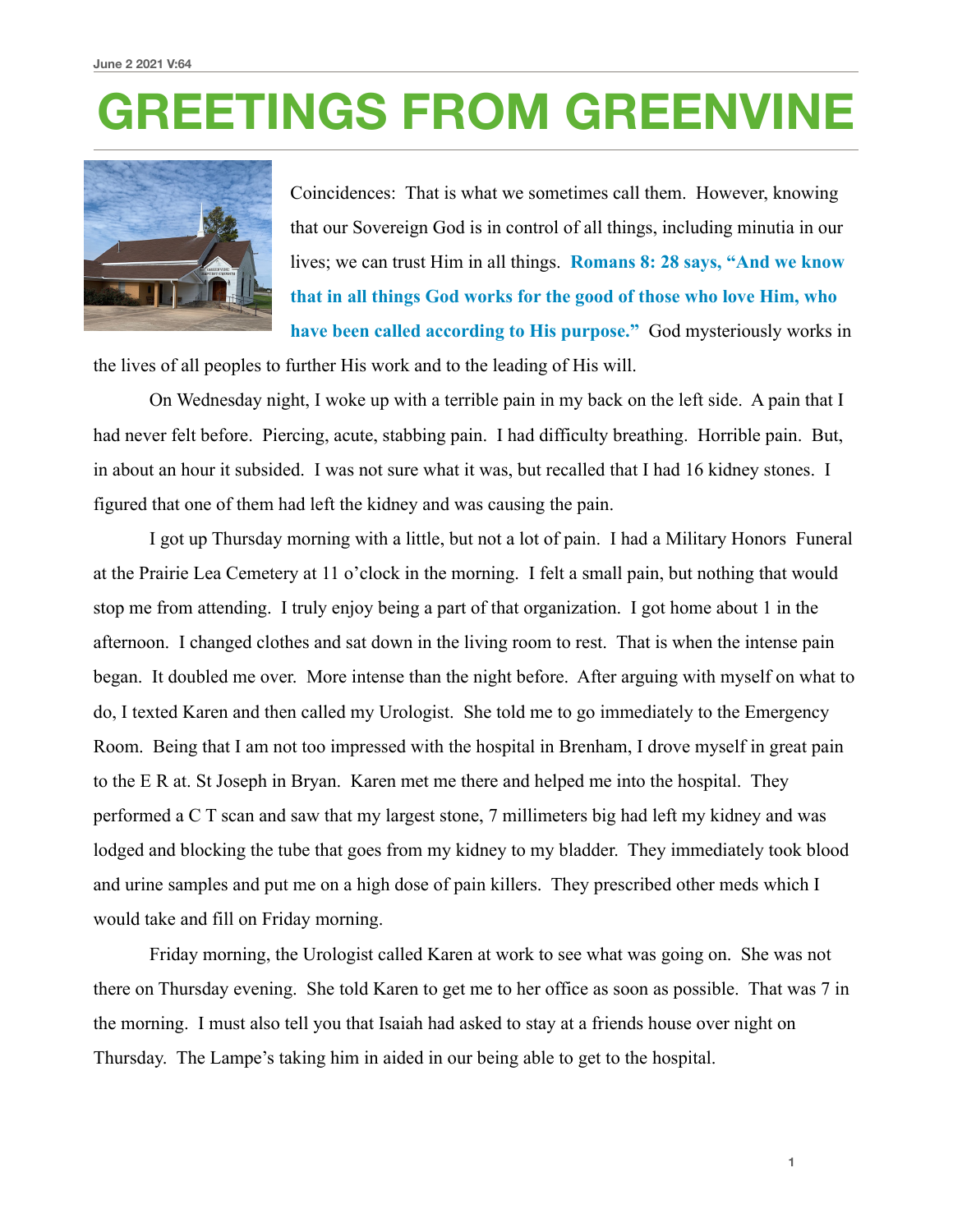## **June 2 2021 V:64**

 I was still asleep at 7 on Friday morning and Karen could not wake me with the telephone. So she called our neighbor, Sasha Schulte. Sasha was up because she went to work at the post office only to find that she was not needed for the day. She was sitting in her vehicle wondering why she was awake that early for nothing. Sasha came over to the house and woke me up by ringing the doorbell and knocking on the door. She told me to call Karen as soon as possible.

 Karen told me that my Urologist wanted to see me in her office and then admit me to the hospital for a procedure. Karen got a text from Carol asking how I was feeling and was there any thing that they could help with. Karen called back and told them what was going on and asked if they could take me to the hospital. They quickly responded with "yes, of course." This all happened prior to my knowledge of what was going on. Jim, Carol and Sasha all knew what was going on prior to me knowing.

 I called Karen and she told me what the doctor had said, and not to eat or drink anything. By the time I got up and dressed, Jim was at the house to take me to Bryan. I arrived at the doctor's office and got into an examination room very quickly. Karen had told her boss what was going on and they gave her a break to be with me there. After a quick exam and a description of what procedure that they were going to do, I was taken to the hospital. The Urologist who both of us really like, told us that she might not be able to do the procedure because she was very busy in her office. Plus it was her birthday weekend, and she and her family had planned a small trip and overnight. Karen was with me. We checked in and were put in a prep room. They immediately prepared me for a stint procedure. That is, they put a small tube from the kidney to my bladder, going around the stone.

 The stone completely blocked the tube and caused the kidney to swell and leak. More pain. The procedure went off without a hitch, and my Urologist came in to do the procedure. She took the time even though she was busy. Somehow the schedule worked out for her to attend.

 I am at home on Saturday and writing this down not only to remember, but also to make it known to you, my Greenvine family, that God was involved in the unknown workings of the days and nights as we went through this time. Coincidence? I don't think so! All the working of God in our lives to make sure that I could get quality medical care and ease my pain.

 Sunday, Charles Stevens will preach for me. I don't know now whether or not I will be in attendance. How I feel will determine that. I will continue this newsletter on Sunday afternoon.

**2**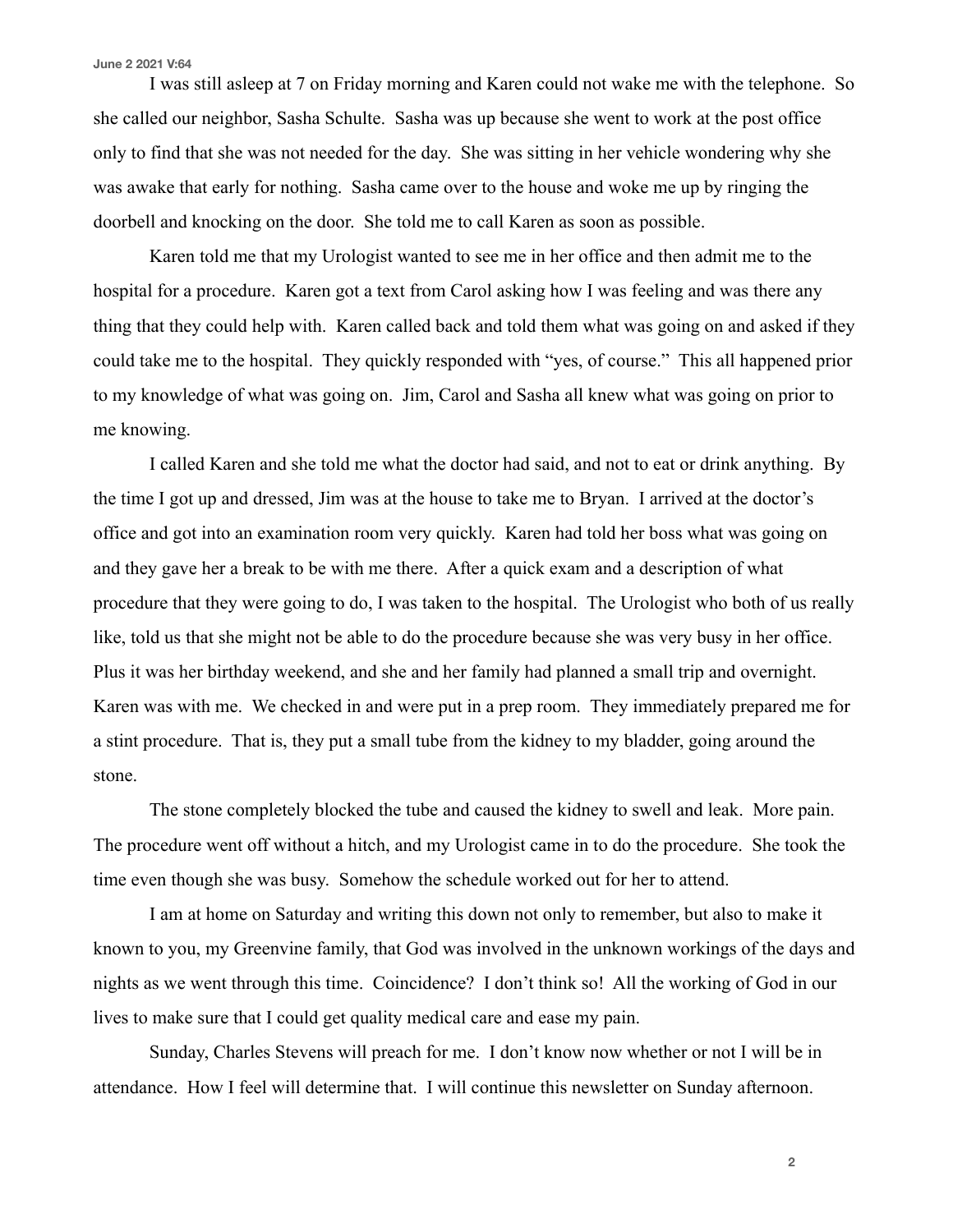**June 2 2021 V:64**

 Sunday afternoon: Now I sit at home all weekend in some pain. Sorry I couldn't make the morning meeting. Karen told me that it was good. I am especially thankful to Charles Stevens for taking the preaching time. I'm sure that if you were there, there was plenty to take in.

 The verse that I started with is followed by another verse with some of the same vocabulary. Paul tells those Roman believers that God is not only in control of all things and is sovereign in all things, He is the gracious, loving Heavenly Father who cares for us so very much. **Romans 8: 32 says, "He who did not spare His own Son, but gave Him up for us all — how will He not also, along with Him graciously give us all things?** To further the work of God in our lives, Paul ends with these words in verses 38 and 39: "**For I am convinced that neither death nor life, neither angels nor demons, neither the present nor the future nor any powers, neither height nor depth, nor anything else in all creation will be able to separate us from the love of God that is in Christ Jesus our Lord."**

 All that to say, even in our physical struggles and problems, God is always in control working out details so that His will is accomplished. All those variables that took place the last couple of days, no one could plan. I bless God that He is indeed in control. He is worth trusting. He is worth giving our very lives for. He is GOD!

 Pray for the leaders and the children for these next two weeks at Camp Hope. praying in Greenvine that the glorious Gospel of Jesus Christ will penetrate these young hearts. Blessings! Jack & Karen

## **Announcements**

- Please remember to complete your information card for the directory.
- Wednesday Night Bible Study -Wednesday nights @ 6pm
- Women's Ministry 2nd Tuesday of each month @6pm Next meeting June 8@6pm
- Woman's Bible Study -Saturday Morning 10am Next meeting to be announced
- Men's Prayer Breakfast Wednesday June 29, @ 7am
- Camp Hope meals June 8 and 15. If you can be here to help serve please contact Charlotte
- \_ Remember to fill your baby bottles and return on Father's day.
- \_ Tickets on sale for Bush's chicken dinner. Tickets are \$10 and will benefit the Burton Bridge Ministry Dates are June 24-26 - Brenham location only - tickets are in the office
- Southern Association annual meeting Saturday June 26
	- Congregation will supply sides and desserts for lunch see Charlotte to sign up to cook
- 4th of July Barbecue- Sunday July 4th 5pm dark Stay tuned for more details